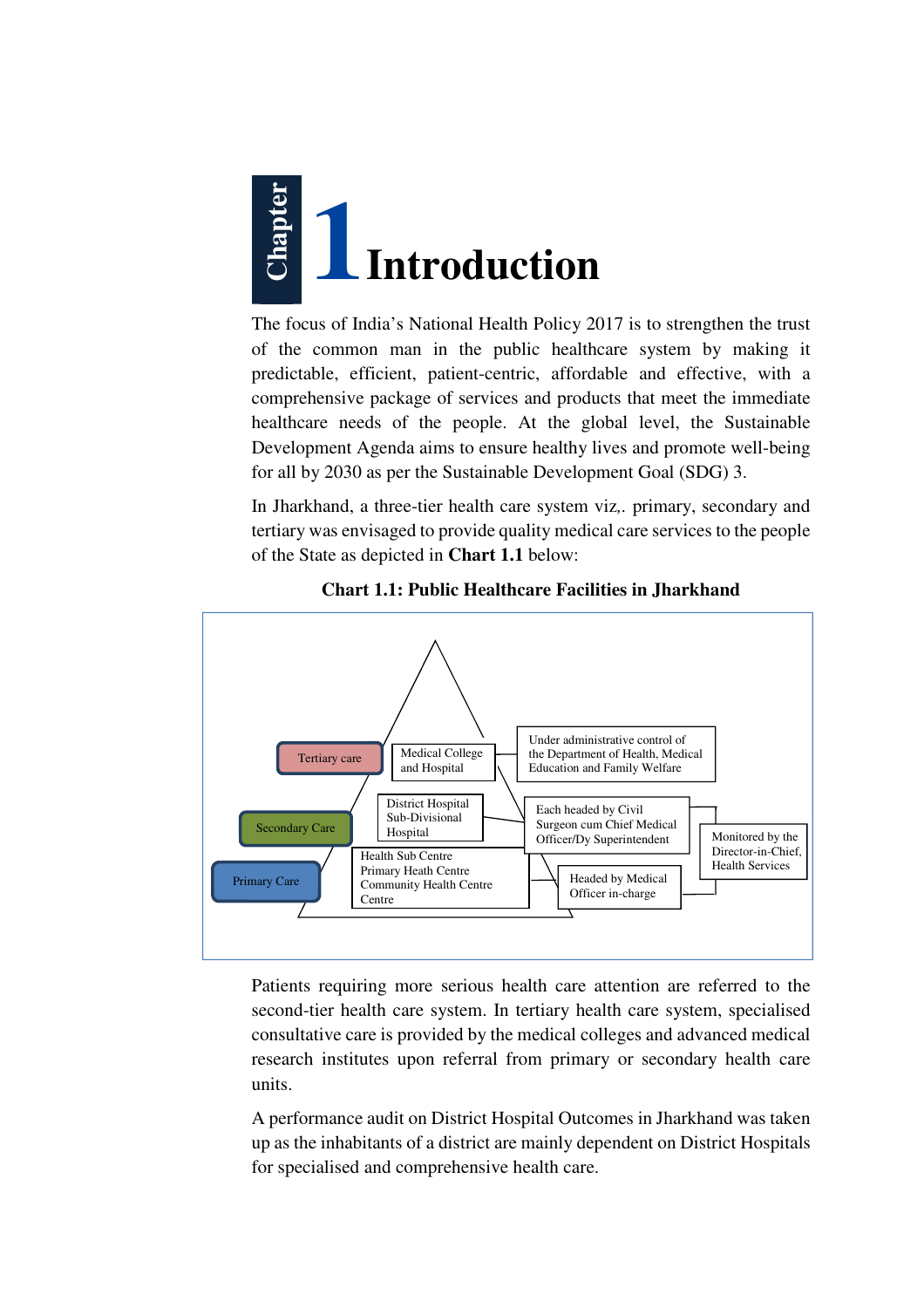As per Indian Public Health Standards (IPHS) guidelines, every district is expected to have a district hospital linked with health care units. There are 23 DHs<sup>4</sup> functioning in 23 out of the 24 districts of the State. Bed strength in a DH varies from 100 to 250 beds depending upon the size, terrain and population of the district.

## **1.1 Health indicators in Jharkhand**

As per Health and Family Welfare Statistics in India for the year 2019-20 published by the Ministry of Health and Family Welfare, Government of India, some important health indicators of Jharkhand *vis-à-vis* India are shown in **Table 1.1**

| SI.            |                                                                      | <b>Jharkhand</b>  |       | <b>India</b> |       |
|----------------|----------------------------------------------------------------------|-------------------|-------|--------------|-------|
| No.            | <b>Health Indicator</b>                                              | 2015 <sup>5</sup> | 2017  | 2015         | 2017  |
|                | Maternal Mortality Ratio (MMR)<br>(per lakh live births)             | 165               | 165   | 130          | 122   |
| $\mathfrak{D}$ | <b>Infant Mortality Rate (IMR)</b><br>(per 1000 live births)         | 32                | 29    | 37           | 33    |
| 3              | <b>Neonatal Mortality Rate</b>                                       | 23                | 20    | 25           | 23    |
| $\overline{4}$ | <b>Stillbirth Rate</b>                                               |                   |       | 4            | 5     |
| 5              | Under 5 Mortality Rate ( <i>per</i> 1000<br>live births)             | 39                | 34    | 43           | 37    |
| 6              | Institutional Deliveries (as <i>per cent</i><br>of total deliveries) | 81.34             | 90.48 | 88.9         | 90.37 |

**Table 1.1: Performance in Health Indicators** 

*Source: Health and Family Welfare Statistics in India 2019-20 published by GOI*

It can be seen from **Table 1.1** that MMR in Jharkhand was higher than the national average and had not improved in 2017 as compared to 2015. However, the performance of the State in the other indicators was better as compared to the national average.

## **1.2 Norms for health facilities in the hospitals**

## **1.2.1 Indian Public Health Standards**

Indian Public Health Standards (IPHS) are a set of uniform standards envisaged to improve the quality of health care delivery in the Country. These standards are used as the reference point for public health care infrastructure in the States and UTs.

## **1.2.2 National Health Mission**

 $\overline{a}$ 

The National Health Mission (NHM) of Government of India (GoI) comprises two sub-missions viz., National Rural Health Mission (NRHM)

<sup>4</sup> Except in Dhanbad district where building for 100 bedded DH has been constructed but manpower is yet to be sanctioned (March 2020).

<sup>5</sup> Since 2015, MMR is available annually through collating sample of three consecutive years at a time.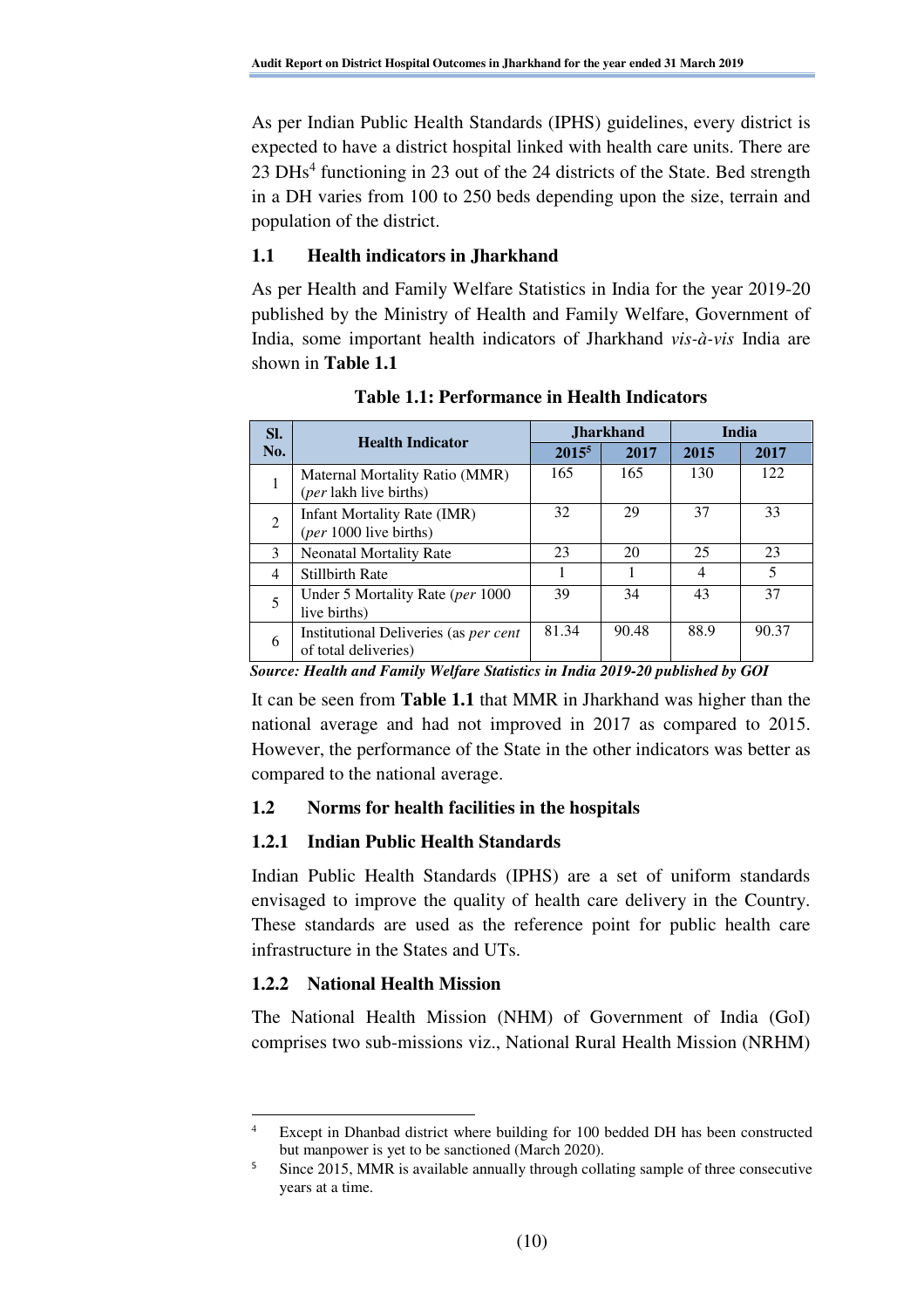and National Urban Health Mission (NUHM) launched in April 2005 and May 2013 respectively.

The objective of NHM is to guide the State Government for ensuring achievement of universal access to health care through strengthening of health care systems, institutions and capabilities. The major components of NHM are Health System Strengthening, Reproductive, Maternal, New-born and Adolescent Health, National Disease Control Programmes etc.

### **1.3 Organisational set-up**

### **1.3.1 District Hospitals**

The Department of Health, Medical Education and Family Welfare (Department), Government of Jharkhand (GoJ) headed by the Principal Secretary is responsible for the management of all Primary, Secondary and Tertiary health care systems. The organisational set up of the Department is shown in **Chart 1.2**.





#### **1.3.2 National Health Mission**

National Health Mission **(**NHM) is implemented through the State Health Society (SHS) and District Health Societies (DHS) at the State and District level respectively. At the State level, the Jharkhand Health Mission (JHM) and at the district level, District Health Missions (DHM) were constituted by GoJ in 2006 for implementation of the National Health Mission.

#### **1.4 Audit objectives**

The Performance Audit of "District Hospital Outcomes in Jharkhand" was undertaken to assess whether: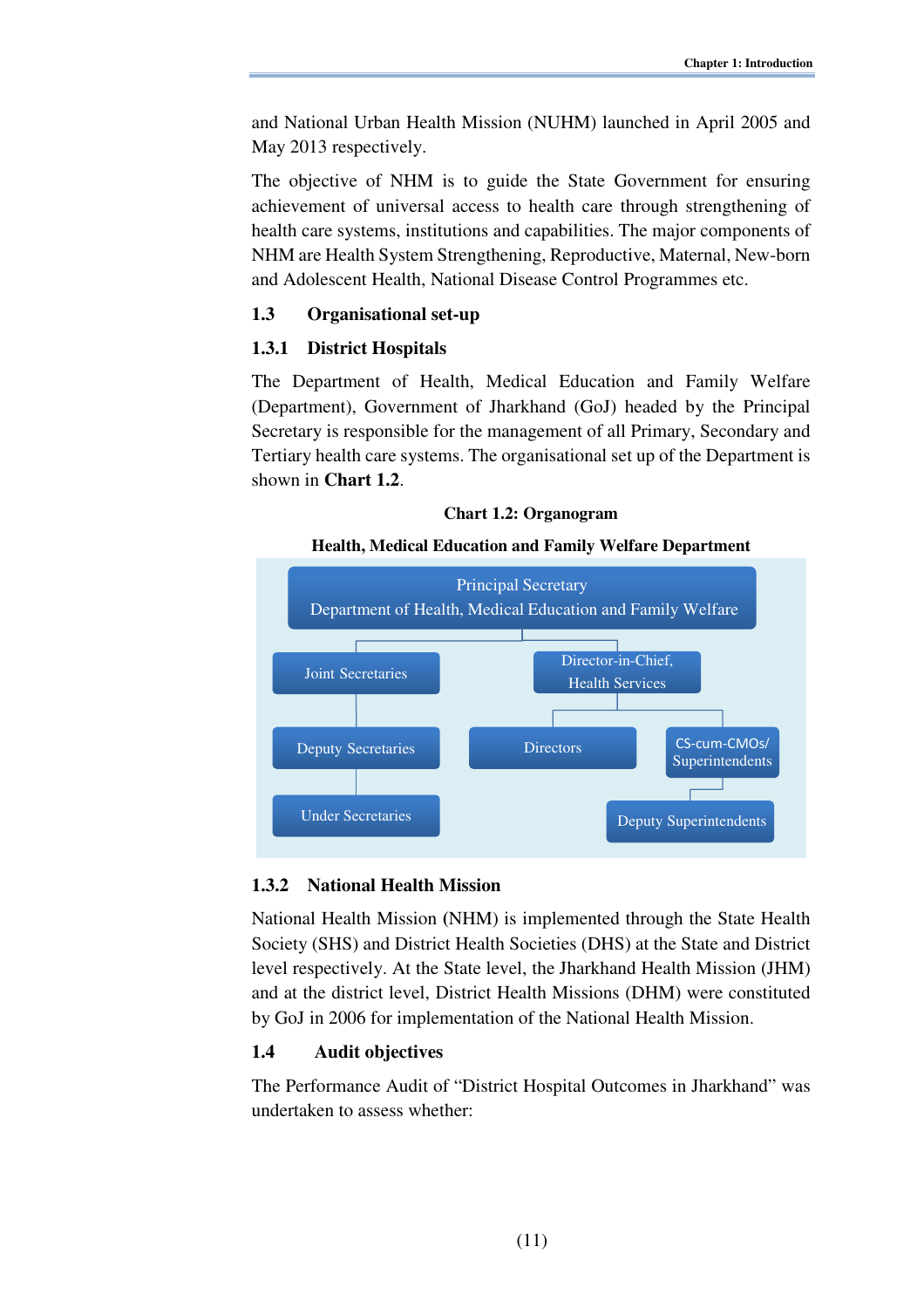- (i) comprehensive plans and strategies regarding District Hospitals have been developed and implemented effectively for ensuring availability of accessible, affordable and quality health services;
- (ii) financial management was efficient, adequate funds were made available in time and allocated funds were utilised optimally for providing prescribed health care facilities at the District Hospitals;
- (iii) adequate provisions for line services such as out-patient services, in-patient services, intensive care units, operation theatres, maternity, etc., existed in District Hospitals and these services were delivered in an efficient and effective manner;
- (iv) District Hospitals had efficient support services with regard to Registration, Diagnostic/Radiology services, diet management, ambulance service, bio-medical waste management, cold chain, power backup, etc*.*;
- (v) District Hospitals had adequate resources viz*.,* human, infrastructure, drugs, consumables, equipment etc*.,* as per prescribed norms and these resources were utilised efficiently and effectively;
- (vi) services relating to important health related programmes under NHM have been implemented adequately in the District Hospitals;
- (vii) the health facilities followed norms and practices for auxiliary services like infection control, cleaning & laundry and public and patient safety;
- (viii) the health facilities had a system in place to manage disasters/mass casualties and follows applicable norms and practices to deal with disaster situations; and
- (ix) effective monitoring and regulatory systems have been put in place for ensuring delivery of quality health care to the public.

## **1.5 Audit criteria**

The list of sources of criteria is given below:

- $\triangleright$  Indian Public Health Standards (IPHS), 2012;
- Framework for Implementation of National Health Mission (NHM),
- Operational Guidelines for Quality Assurance 2013 and NHM Assessor Guidebook DH Vol. I & II (2013);
- Maternal and Newborn Health Toolkit, 2013;
- Subsetequent Cold Chain Policy, 2008;
- National Disaster Management Guidelines, 2014 and National Disaster Management Guidelines for Hospital Safety, 2016; and
- Departmental/ Government policies, rules, orders, manuals, regulations and MoUs.

## **1.6 Scope of Audit and Methodology**

An Entry Conference was held on 10 January 2020 with the Principal Secretary of the Department wherein audit objectives, scope, criteria etc.,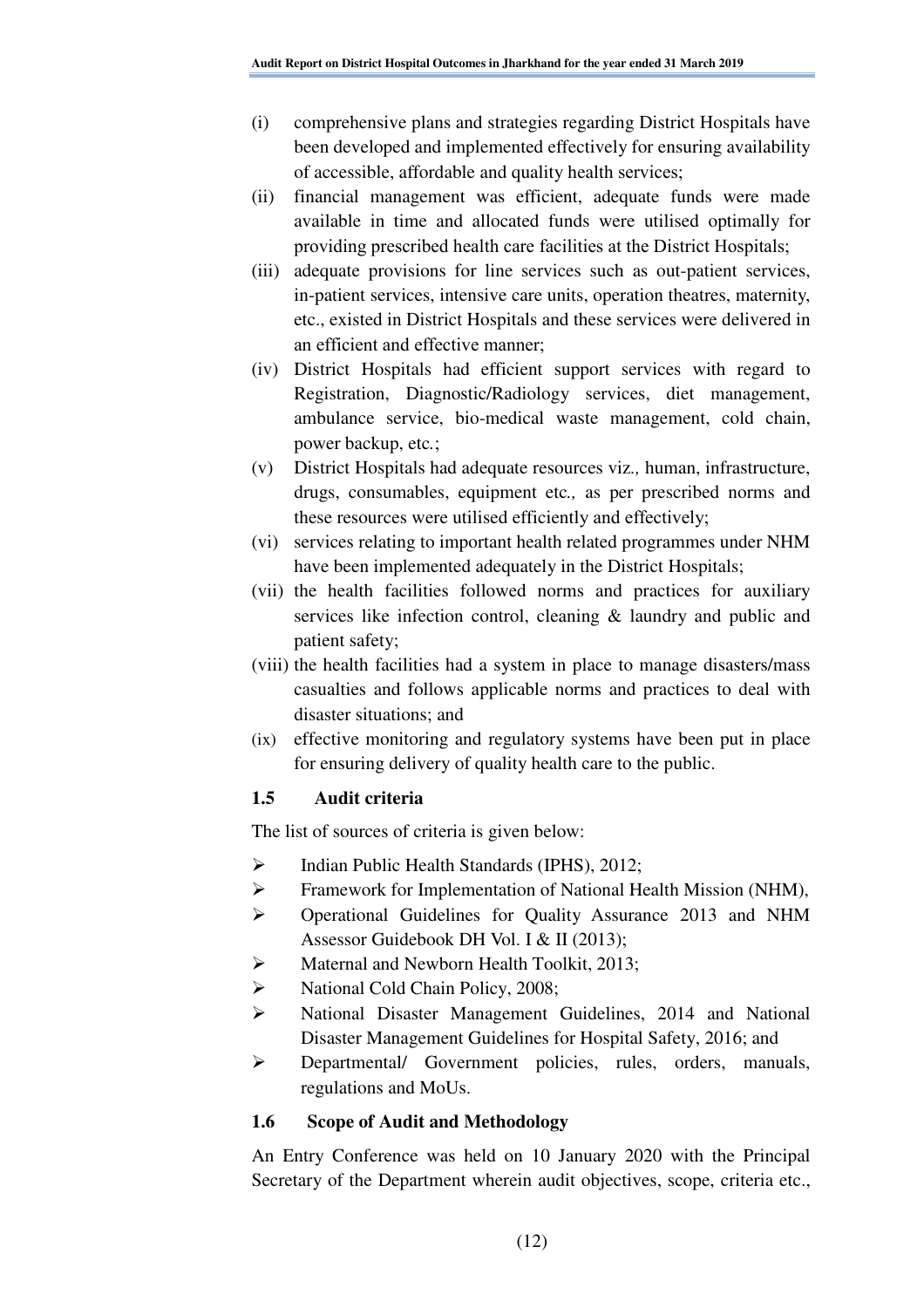were discussed and the inputs of the Department were obtained. The audit scope covered public health facilities available at the District Hospitals (secondary health care units) and involved scrutiny of records for the period 2014-19.

The audit included examination of records in the offices of the Principal Secretary of the Department, Mission Director (NHM), Director-in-Chief (Health Services), Jharkhand Medical and Health Infrastructure Development and Procurement Corporation Limited (JMHIDPCL), Jharkhand State Building Construction Corporation Limited (JSBCCL), Societies viz*.*, State Health Society/District Health Societies and six selected District Hospitals (DHs). For assessing outcome and quality of health services available at DHs, five<sup>6</sup> months were selected for detailed scrutiny of data and records.

An Exit Conference was held on 9 February 2021 with the Principal Secretary of the Department wherein audit observations pertaining to the period 2014-19 were discussed. The Principal Secretary assured that remedial action would be taken to improve the health facilities at DHs with respect to shortcomings highlighted by Audit. The Department also furnished (January 2021) replies which are suitably incorporated in the Audit Report.

#### **1.6.1 Sampling methodology**

In Jharkhand, there are  $23$  DHs under five<sup>7</sup> Commissionerates. Of these, six<sup>8</sup> DHs (25 *per cent*) were selected on the basis of aggregate patient load both in In-patient Department (IPD) and Out-patient Department (OPD) through stratified sampling.

#### **1.7 Financial Management**

l

## **1.7.1 Funding of District Hospitals**

The State provides funds for the health facilities under Grant No. 20 comprising of four Major Heads of Accounts viz*.,* 2210 (Medical and Public Health), 4210 (Capital Outlay on Medical and Public Health), 2211 (Family Welfare) and 2251 (Secretariat- Social Services). Funds for DHs are provided under Major Head 2210. Apart from the State budget, DHs also get financial assistance under NHM with corresponding share of the State Government. Funds provided to the DHs are not shown separately in the State Budget and are clubbed together with funds provided to other health facilities of the State. Hence, Audit could not segregate the overall funds allocated to the DHs and expenditure there against. Similarly, Audit could not assess the quantum of NHM funds released to DHs and expenditure

<sup>6</sup> May 2014, August 2015, November 2016, February 2018 and May 2018.

<sup>7</sup> Kolhan, North Chotanagpur, Palamu, Santhal Pargana, and South Chotanagpur.

<sup>8</sup> Deoghar, East Singhbhum, Hazaribag, Palamu, Ramgarh and Ranchi.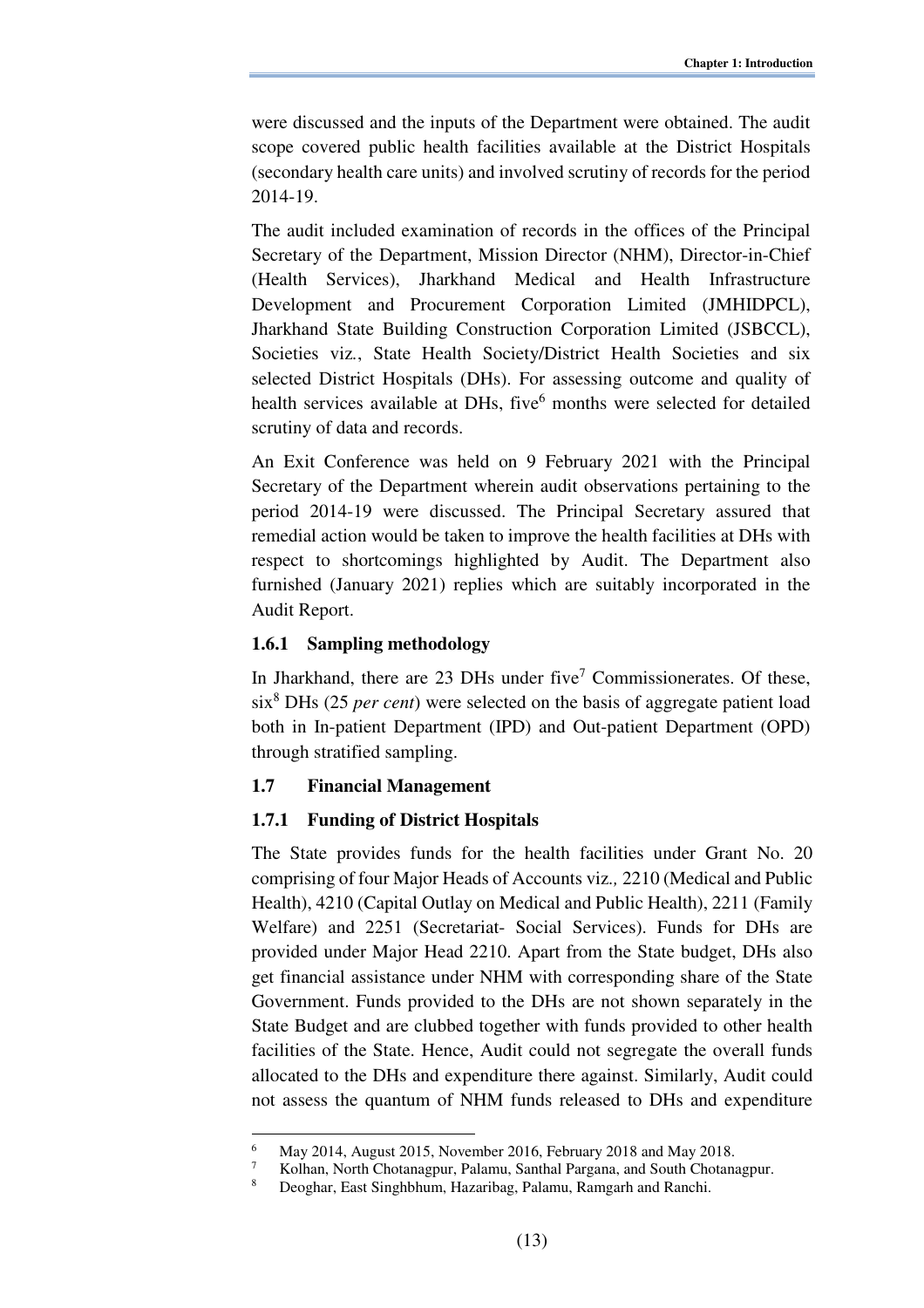there against as this information was not provided by the Department though repeatedly called for.

Year-wise allocation of funds in the State budget meant for the entire health services in the State and expenditure there against during 2014-19 is shown in **Table 1.2**.

|              |                   |                    | $(\overline{\mathbf{\mathcal{F}}}$ in crore) |
|--------------|-------------------|--------------------|----------------------------------------------|
| Year         | <b>Allocation</b> | <b>Expenditure</b> | <b>Savings (percentage)</b>                  |
| 2014-15      | 2,708.66          | 1,608.50           | 1,100.16(41)                                 |
| 2015-16      | 3,303.85          | 2,158.50           | 1,145.35(35)                                 |
| 2016-17      | 3,397.71          | 2,468.93           | 928.78 (27)                                  |
| 2017-18      | 4,044.15          | 2,847.18           | 1,196.97 (30)                                |
| 2018-19      | 4,349.89          | 3,382.55           | 967.34 (22)                                  |
| <b>Total</b> | 17,804.26         | 12,465.66          | 5,338.60 (30)                                |
| $\sqrt{N}$   | $\sim$            | $\mathbf{r}$       |                                              |

**Table 1.2: Allocation and expenditure from the State Budget** 

*(Source: Appropriation Accounts of respective years)*

**Table 1.2** shows that expenditure incurred by the Department increased by ₹ 1,774.05 crore (110 *per cent*) from ₹ 1,608.50 crore in 2014-15 to ` 3,382.55 crore in 2018-19. Though savings decreased from 41 *per cent* in 2014-15 to 22 *per cent* in 2018-19, it could have been utilised for purchase of much needed medicines, machines & equipment, development of infrastructure etc., as discussed in other chapters of the Report.

## **1.7.2 National Health Mission**

GoI released funds under NHM based on the approved State Programme Implementation Plan (SPIP). SPIP included District Resource Envelope (DRE) showing fund provision for health facilities/programmes in a district without factoring in the hospital-wise requirements including DHs. Receipt and utilisation of funds under NHM during 2014-19 is shown in **Table 1.3**:

|             |                           |                                      |                                                    |                                    | ( <b>₹</b> in crore)      |
|-------------|---------------------------|--------------------------------------|----------------------------------------------------|------------------------------------|---------------------------|
| <b>Year</b> | Opening<br><b>balance</b> | <b>Receipt</b><br>during the<br>vear | <b>Total funds</b><br>available during<br>the year | <b>Expenditure</b><br>(percentage) | <b>Closing</b><br>balance |
| 2014-15     | 18.86                     | 849.49                               | 868.35                                             | 361.79 (42)                        | 506.56                    |
| 2015-16     | 506.56                    | 513.68                               | 1,020.24                                           | 486.79 (48)                        | 533.45                    |
| 2016-17     | 533.45                    | 500.68                               | 1,034.13                                           | 520.75 (50)                        | 513.38                    |
| 2017-18     | 513.38                    | 850.00                               | 1,363.38                                           | 609.92(45)                         | 753.46                    |
| 2018-19     | 753.46                    | 677.08                               | 1,430.54                                           | 862.57 (60)                        | 567.97                    |

**Table 1.3: Receipt and utilisation of funds under NHM** 

*(Source: Information provided by the State Health Society)*

 $\overline{a}$ 

As shown in **Table 1.3**, percentage of expenditure ranged between 42 and 60 *per cent* against available funds during 2014-19 whereas overall  $\bar{\mathcal{F}}$  2,841.82 crore (83<sup>9</sup> *per cent*) of NHM funds were utilised.

Of the total funds received during 2014-19 including opening balance of  $\bar{\bar{\mathcal{J}}}$  18.86 crore *i.e.*, ₹ 3,409.79 crore.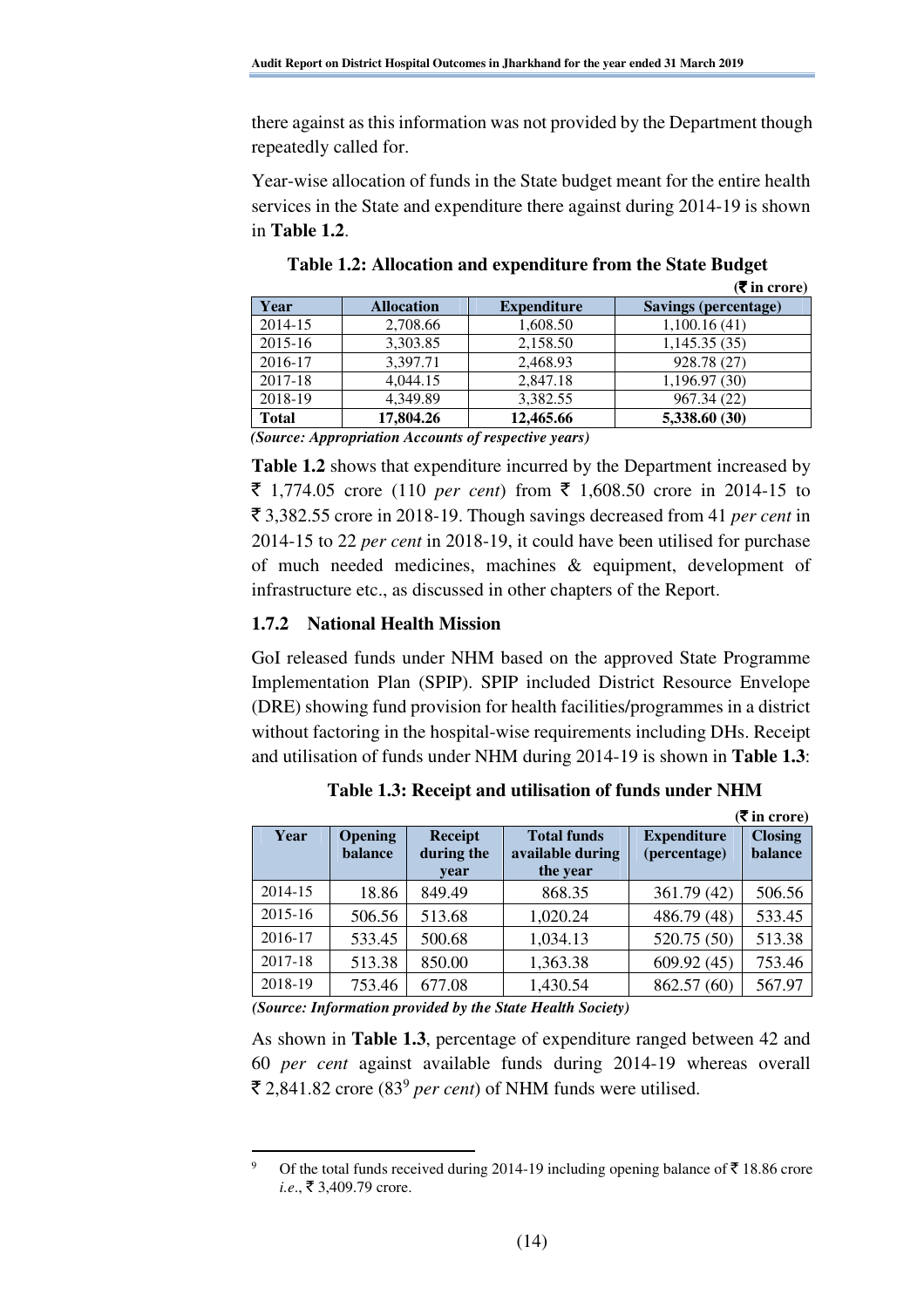$(\mathbf{F}$  in crore)

### **1.7.3 Funding for District Hospitals**

Allotment and expenditure from State funds during 2014-19 to the six testchecked DHs are detailed in **Table 1.4**:

| Year                                                       | <b>Allotment</b> | <b>Expenditure</b> | <b>Savings</b> |  |
|------------------------------------------------------------|------------------|--------------------|----------------|--|
| 2014-15                                                    | 20.43            | 20.12              | 0.31           |  |
| 2015-16                                                    | 24.88            | 24.31              | 0.57           |  |
| 2016-17                                                    | 42.27            | 39.14              | 3.13           |  |
| 2017-18                                                    | 37.73            | 36.29              | 1.44           |  |
| 2018-19                                                    | 48.08            | 41.75              | 6.33           |  |
| <b>Total</b>                                               | 173.39           | 161.61             | 11.78          |  |
| (Corneon Information obtained from ain toot cheesked DIIs) |                  |                    |                |  |

*(Source: Information obtained from six test-checked DHs)* 

Component-wise break-up of the expenditure incurred during 2014-19 is presented in **Chart 1.3**:



As seen from **Chart 1.3**, 84 *per cent* of expenditure was on salary and emoluments to doctors, nurses etc*.,* and 11 *per cent* on drugs in the testchecked DHs during 2014-19.

#### **1.8 Hospital Services**

Health services provided by DHs can broadly be divided into four categories viz*.,* Resource management, Clinical services, Support services and Auxiliary services.

Adequacy and efficiency of Clinical, Support and Auxiliary services in hospitals impact the quality of medical care provided and the level of patient satisfaction achieved. Inadequacy and inefficiency of these services have been a matter of concern in various hospitals in the State. To assess the efficiency and outcome of these services in the test-checked DHs, Audit evaluated outcome indicators i.e., Bed Occupancy Rate (BOR), Leaving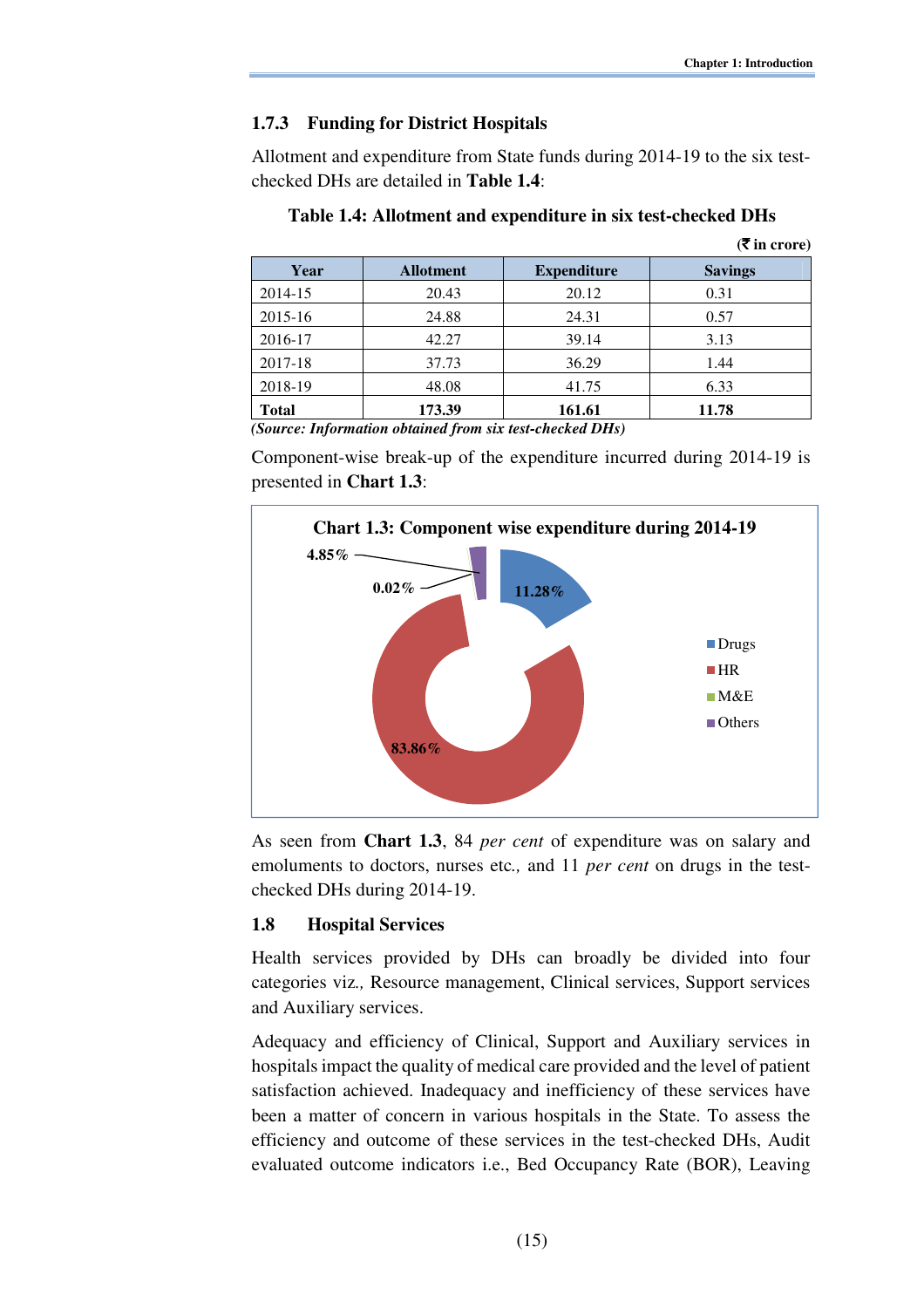Against Medical Advice (LAMA), Patient Satisfaction Score (PSS), Average Length of Stay (ALoS) etc., as prescribed by IPHS and found significant shortcomings.

#### **1.9 Acknowledgement**

Audit acknowledges the co-operation extended by the Health, Medical Education and Family Welfare Department and all selected District Hospitals in conduct of the Performance Audit.

### **1.10 Structure of the report**

This report has been structured on the basis of various services and resources available in a hospital. The audit findings under the themes have been reported in seven chapters as follows:

- Chapter 2: Out Patient (OPD) Services;
- Chapter 3: Diagnostic Services;
- Chapter 4: In-Patient (IPD) Services;
- Chapter 5: Maternity Services:
- Chapter 6: Infection Control;
- Chapter 7: Drug Management; and
- Chapter 8: Building Infrastructure.

## **1.11 Policy framework for healthcare services**

Delivery of quality and efficient healthcare services plays a significant role in improving the health indicators of the public at large. Thus, it was incumbent upon the Department, responsible for providing and managing the healthcare facilities in the State, to carry out comprehensive and outcome-based planning so that essential resources are provided to the public hospitals and ensure that available resources are utilised optimally in the short, medium and long-term.

Audit, observed that the policy framework under which the planning was to be done was inadequate, as discussed in the succeeding paragraphs:

#### **1.11.1 Standardisation of services and resources**

For ensuring efficient operation of DHs, it is essential to prescribe standards/norms for providing various resources. On the basis of these standards/norms, requirement of resources should be assessed and provisions made accordingly.

Audit observed that the Department did not formulate its own standards/ norms to ensure availability of all types of resources and services in adequate quantum in DHs. However, it followed IPHS and other GoI norms in planning, deployment of human resources, procurement of drugs and equipment and ensuring availability of other healthcare facilities as shown in **Table 1.5**.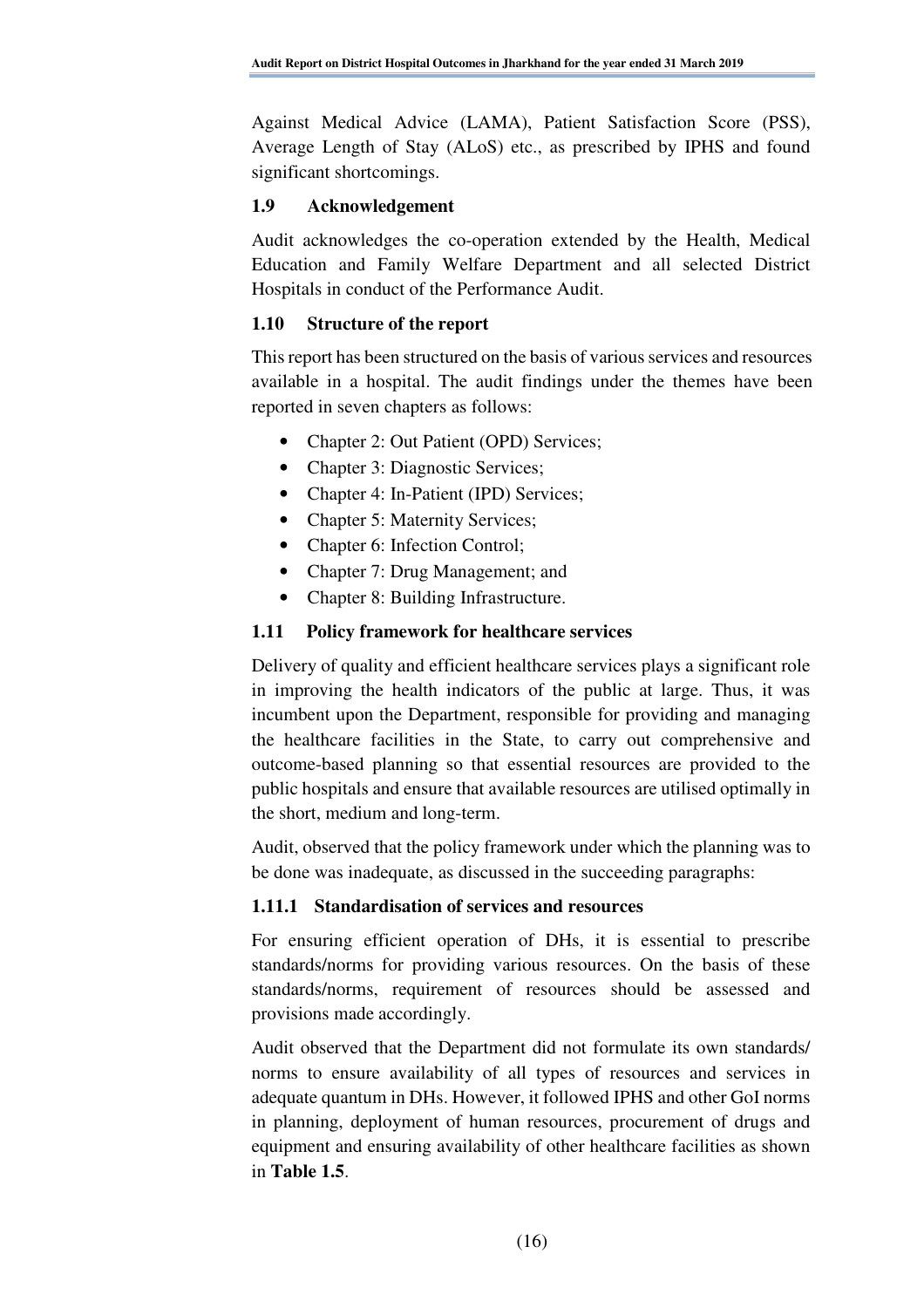| Services/<br><b>Resources</b>         | <b>Availability of State</b><br><b>Government norms</b>                                                                                 | <b>Other norms/standards</b>                                                          |
|---------------------------------------|-----------------------------------------------------------------------------------------------------------------------------------------|---------------------------------------------------------------------------------------|
| <b>OPD</b> and <b>IPD</b><br>services | N <sub>0</sub>                                                                                                                          | NHM Assessor's Guidebook, IPHS                                                        |
| Diagnostic<br>services                | N <sub>0</sub>                                                                                                                          | NHM Free Diagnostics Service<br>Initiative, IPHS                                      |
| Human<br>resources                    | N <sub>0</sub>                                                                                                                          | NHM Assessor's Guidebook, MNH<br><b>Toolkit IPHS</b>                                  |
| Drugs and<br>consumables              | Essential Drugs List,<br>Drug Procurement Policy                                                                                        | NHM Assessor's Guidebook, MNH<br>Toolkit, Free Drug Initiative of GoI,<br><b>IPHS</b> |
| Equipment                             | <b>Equipment Procurement</b><br>Policy but without<br>standardisation of the types<br>and number of equipment<br>required for hospitals | NHM Assessor's Guidebook, IPHS                                                        |
| Hospital beds                         | N <sub>o</sub>                                                                                                                          | NHM Assessor Guidebook, IPHS                                                          |

**Table 1.5: Standardisation of services and resources in DHs** 

Further, facility development plans for improvement of different components viz*.,* infrastructure, equipment, human resources, drugs and supplies, quality assurance and service to be prepared for each hospital (as per NHM Framework 2012-17) on the basis of analysis of gaps in the health facilities was not prepared as the Department did not carry out gap analysis to assess the requirement of resources and services. As a result, a meaningful budgetary exercise to assess actual fund requirement with respect to gaps in resources could not be carried out either at the field or State level and the provision of funds in the budget were made on *ad hoc*  basis.

#### **1.12 Policies for acquisition of resources**

#### **1.12.1 Human resources**

The delivery of quality healthcare services in hospitals depends to a large extent on adequate availability of manpower especially in the cadres of doctors, staff nurses and para-medical staff.

Sanctioned strength, person-in-position and shortage of doctors and paramedics in the State as of March 2019 is given in **Table 1.6**.

| Table 1.6: Sanctioned strength, person-in-position and shortage of |
|--------------------------------------------------------------------|
| doctors and paramedics in the State                                |

| SI.<br>No. | <b>Name of Post</b>           | <b>Sanctioned</b><br><b>Strength</b> | Person-in-<br>position | <b>Shortages</b><br>(per cent) |
|------------|-------------------------------|--------------------------------------|------------------------|--------------------------------|
|            | Medical Officer/              | 733                                  | 310                    | 423 (58)                       |
|            | Specialist                    |                                      |                        |                                |
|            | <b>Staff Nurse/ Auxiliary</b> | 586                                  | 104                    | 482 (82)                       |
|            | Nursing Midwife               |                                      |                        |                                |
|            | Paramedic                     | 435                                  |                        | 332 (76)                       |

It can be seen from **Table 1.6** that shortage of doctors, nurses and paramedics ranged between 58 and 82 *per cent*.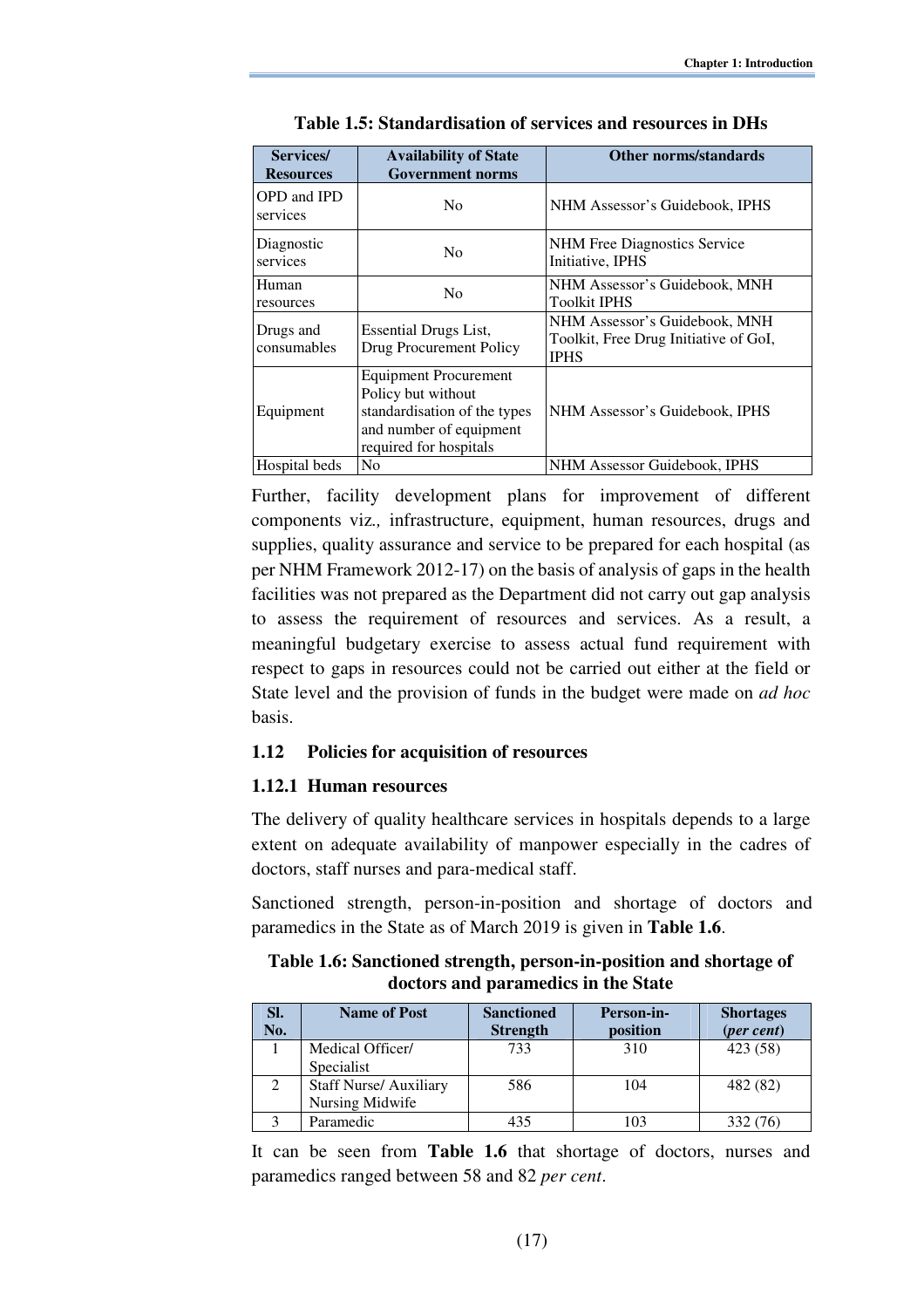Audit examination also revealed the following:

 To meet the IPHS norms, the GoJ sanctioned (between July 2013 and November 2015) 414 posts of MO/Specialist for DHs in addition to the 319 existing posts. However, against the total sanctioned 733 posts of MO/ Specialist for DHs in the State, person-in-position (PIP) was only 310 (42 *per cent*) as of March 2019. Audit further noticed that though 317 MOs/ Specialists were offered appointment during the years 2016 to 2018, only 143 joined the service. Out of the 143 newly recruited MOs/ Specialists, 10 specialists left the job and 26 were absconding as of March 2019. Thus, DHs were facing an acute shortage of doctors.

 To meet IPHS, GoJ sanctioned (August 2017) 649 posts of Staff Nurse and Paramedics for DHs but recruitment was not carried out as of March 2019. Audit noticed that, as against 1,021 sanctioned posts of Staff Nurse/ANM (586) and Paramedic (435), vacancies were 814 (80 *per cent*) in the posts of Staff Nurse/ ANM (482) and Paramedics (332) as of March 2019.

 Test-checked DHs were also facing acute shortage of doctors (40 *per cent*), staff nurse (68 *per cent*) and paramedics (60 *per cent*) as discussed in **Chapter 4**.

Thus, DHs in the State were suffering from persistent shortage of doctors and paramedics which ultimately affected delivery of quality health services to the public.

# **1.12.2 Drugs and equipment**

GoJ promulgated the Jharkhand State Drug Policy (JSDP) in June 2004. The policy was framed to ensure availability and accessibility of safe and quality essential medicines to the people through an efficient selection, procurement, distribution and storage system in the State. Under the policy, a State Medicines Selection Committee and a Medicines Procurement Committee respectively were made responsible for preparation of the Essential Drugs List (EDL) and execution of Rate Contracts (RCs) with manufacturing firms for uninterrupted supply of drugs at reasonable cost. CS-cum-CMOs were to issue supply orders/ indents to the contracted firms for supply of drugs as per requirement.

Later on, Jharkhand Medical and Health Infrastructure Development Procurement Corporation Limited (JMHIDPCL) was established (April 2013) under the Companies Act and was entrusted with the work of procurement and distribution of medicines, equipment and basic infrastructure to the health facilities in Jharkhand. The Directorate was to compile indents received from field level offices and submit a compiled indent to JMHIDPCL for centralised purchase. In the absence of Rate Contracts (RCs), JMHIDPCL was authorised to procure drugs and